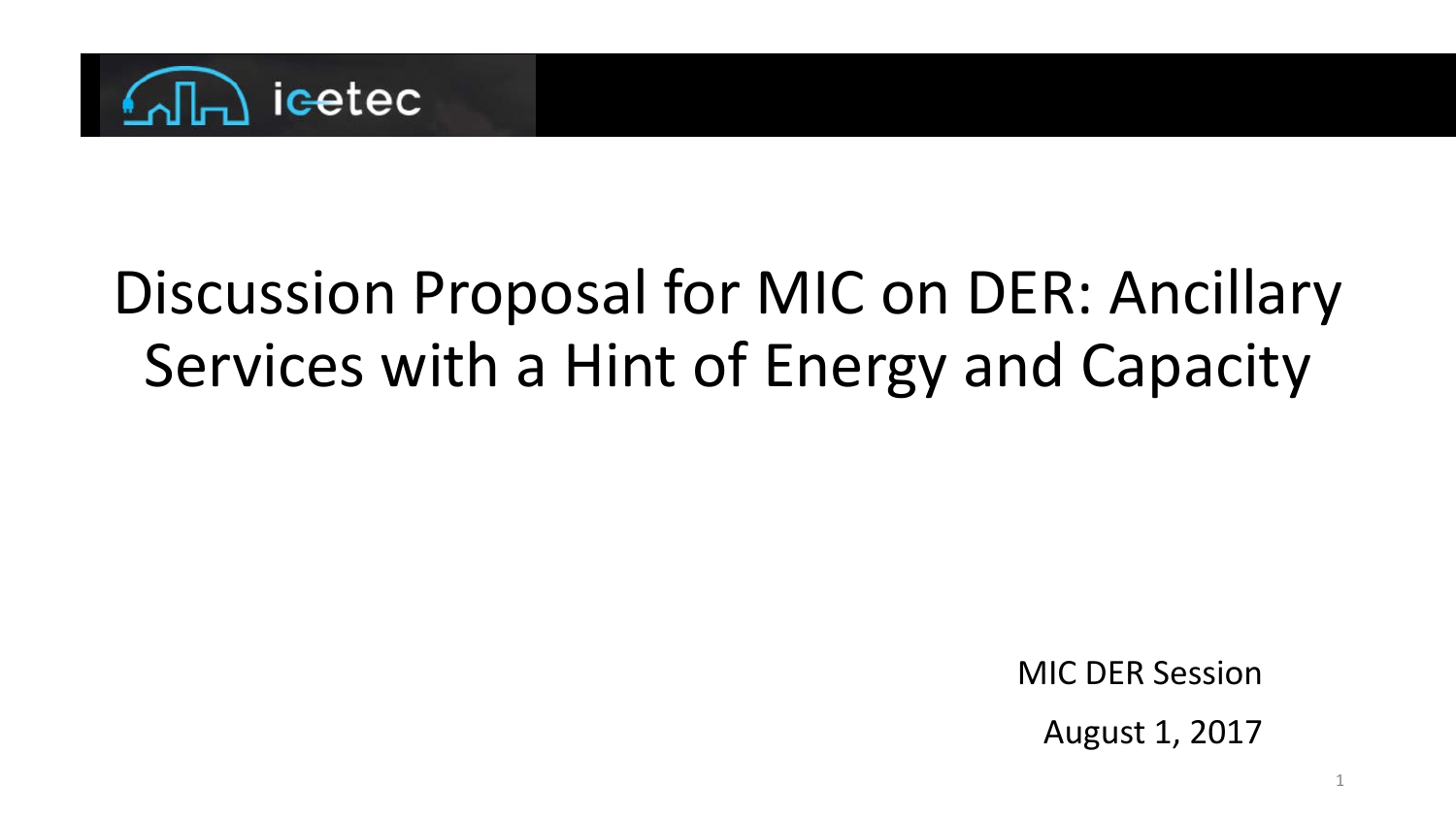# **Scope and Goals**

- This proposal addresses resources located behind a retail meter.
- Respect jurisdictional boundaries without overlap.

|            | <b>Distribution System</b> | <b>Transmission System</b> | <b>Wholesale Market</b> |
|------------|----------------------------|----------------------------|-------------------------|
| <b>EDC</b> |                            |                            |                         |
| TO         |                            |                            |                         |
| <b>PJM</b> |                            |                            |                         |

- Identical treatment for all resources regardless of market participant. This means that merchant resources should have the same requirements as EDC-represented resources such as QF's and net metered injections.
- Intended to stimulate discussion, not as a final proposal.
- Framework intended to work for energy, capacity, and A/S.

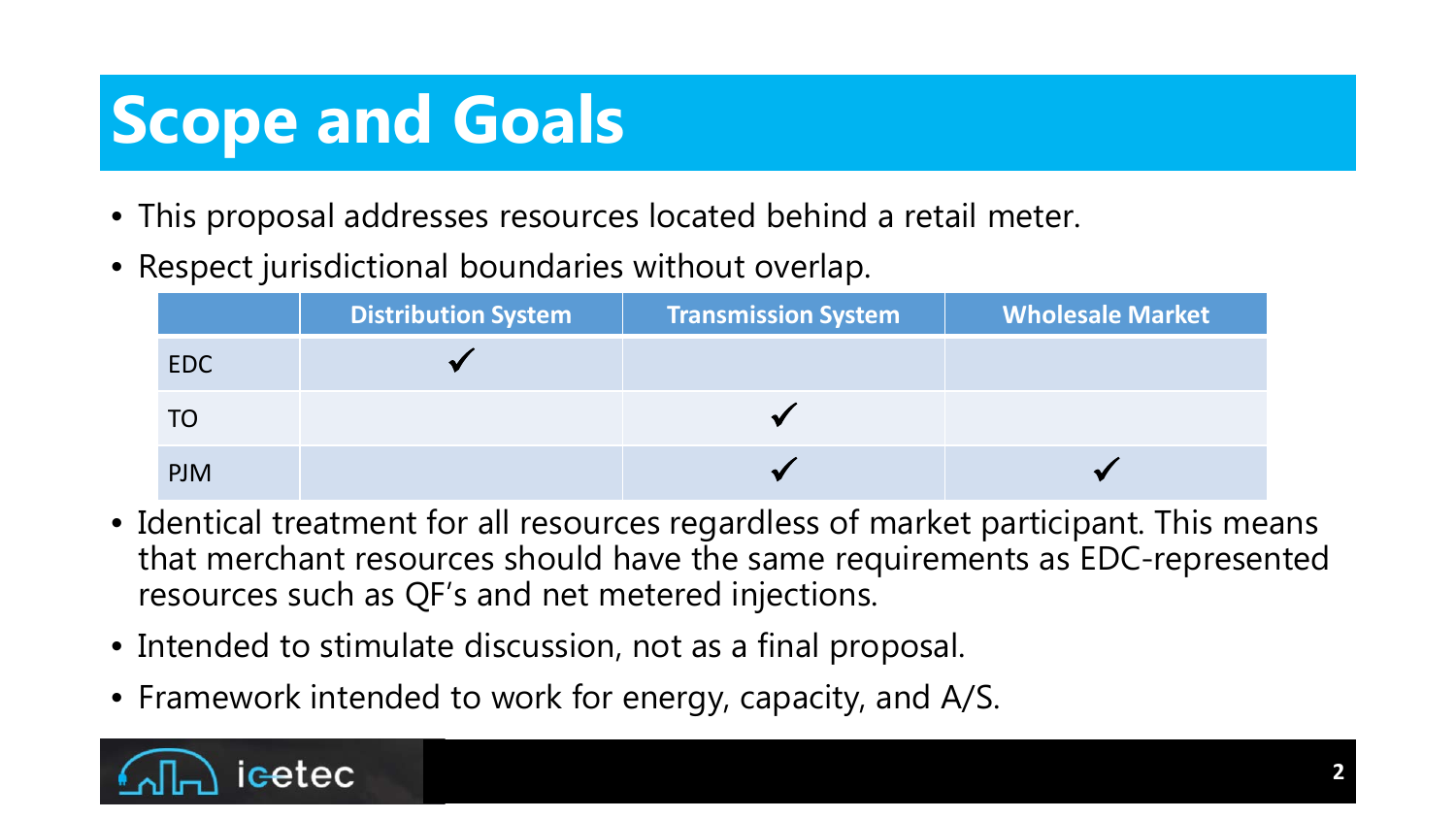## **Interconnection 1: Distribution**

- Distribution interconnection handled by EDC under their tariff.
- PJM tariff should be silent on distribution system requirements.
- Distribution interconnection must be approved or applied for before PJM process starts.
- EDC tariffs should not place conditions on wholesale market participation.
- Resources that are already approved for distribution injection tariffs (e.g., QF's, net metering) do not require a new agreement simply to change their market participation.

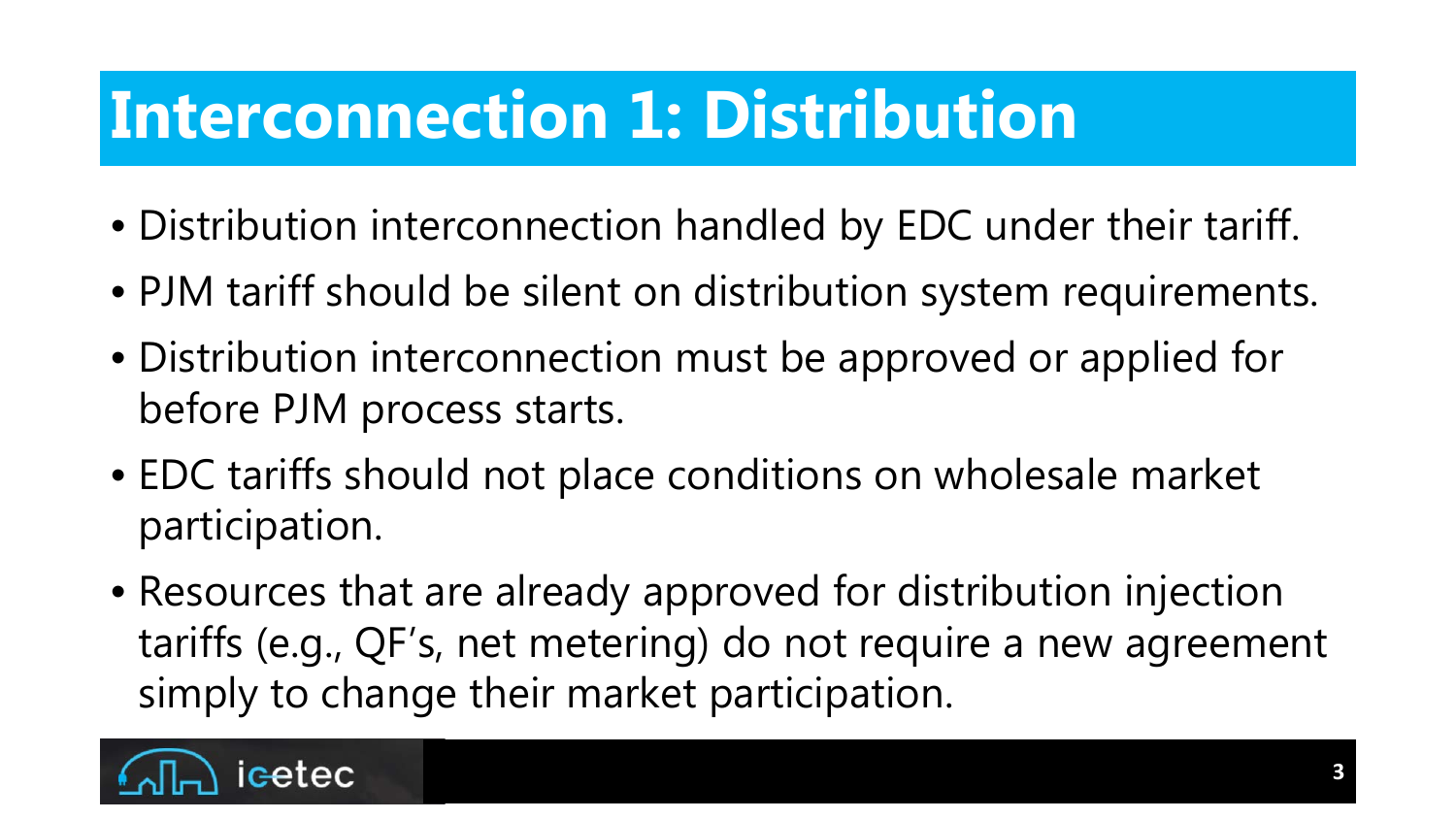## **Interconnection 2: Transmission**

Why a transmission study at all?

- FERC order 2003 has determined that systems that are already injecting should not require further study:
	- "When the owner of a QF that was formerly interconnected to a Transmission System seeks to sell energy at wholesale and represents that the output of its generator will be substantially the same after conversion, it would be unreasonable for a Transmission Provider to require the former QF to join the interconnection queue." (Order 2003 at 815)
- DERs injecting under retail tariffs do not go through the PJM queue.
- Consensus of Net Energy Metering Sr. Task Force was that net metered projects are not required to apply for PJM interconnection.

Requiring an interconnection study for some resources but not others based solely on who is selling the power appears discriminatory.

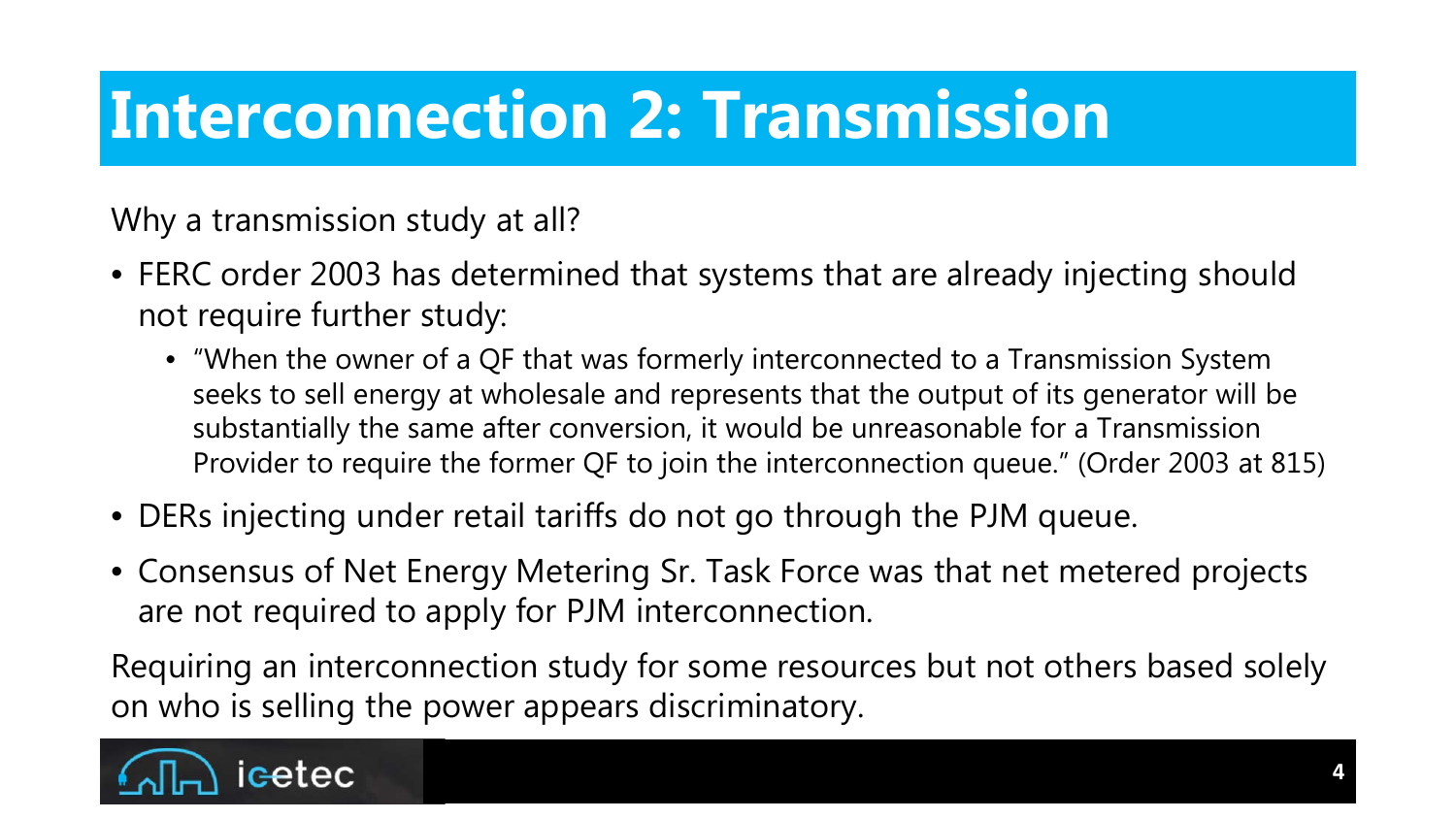## **Interconnection 2: Transmission**

Nonetheless, PJM has stated a strong preference for visibility into DERs. For discussion, we suggest a DER Application that is treated similarly to a SGIP interconnection, except:

- No determination of if injection point is FERC jurisdictional.
- PJM study limited to transmission system.
- Limited power flow and stability analysis, along lines of SGIP procedures (Manual 14A Sect. 3.3.1)
	- Power flow analysis will be performed based on a limited contingency set to identify the impact of the resource on the local system and any known violations in the area. Deliverability tests will only be performed for small capacity resources in areas where margins are known to be limited. Similarly, stability analysis will only be performed for small resources where existing stability margins are limited.
- No facilities study. If transmission upgrades are needed, project no longer falls under these rules.

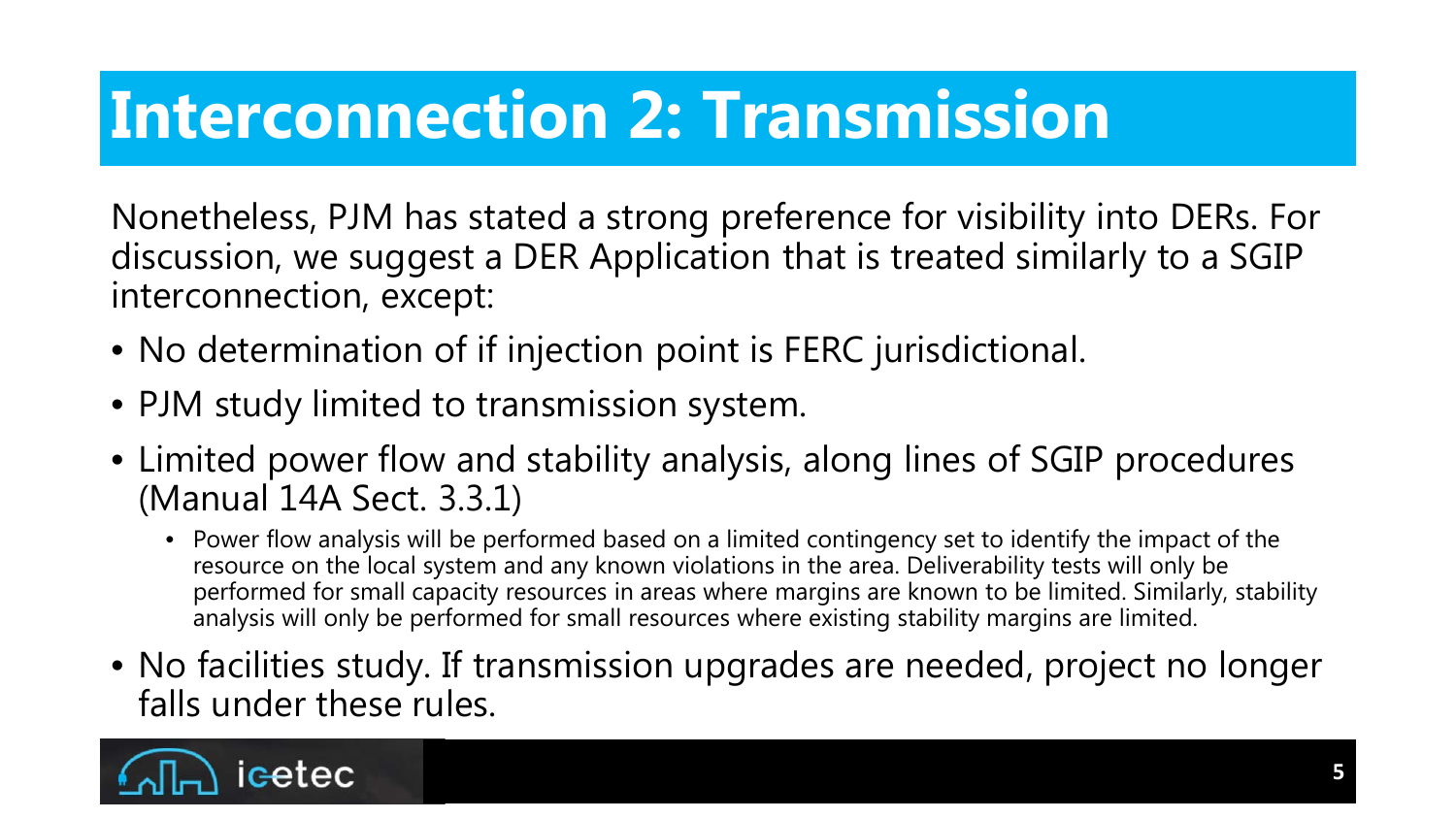# **Interconnection 3: Agreements**

It is unclear if any of the standard interconnection agreements are necessary.

- ISA: Covers matters that would fall under the distribution interconnection agreement and associated documents.
- CSA: As projects requiring transmission upgrades do not fall under these rules, not needed.
- WMPA: Similar to ISA.

From this, it appears that no agreements are necessary for a DER to participate in PJM markets. This is similar to the case for demand response, where all terms and conditions are maintained in the Tariff.

As a starting point, we propose that no ISA, CSA, or WMPA are required, and any terms applying to these interconnections reside in the Tariff.

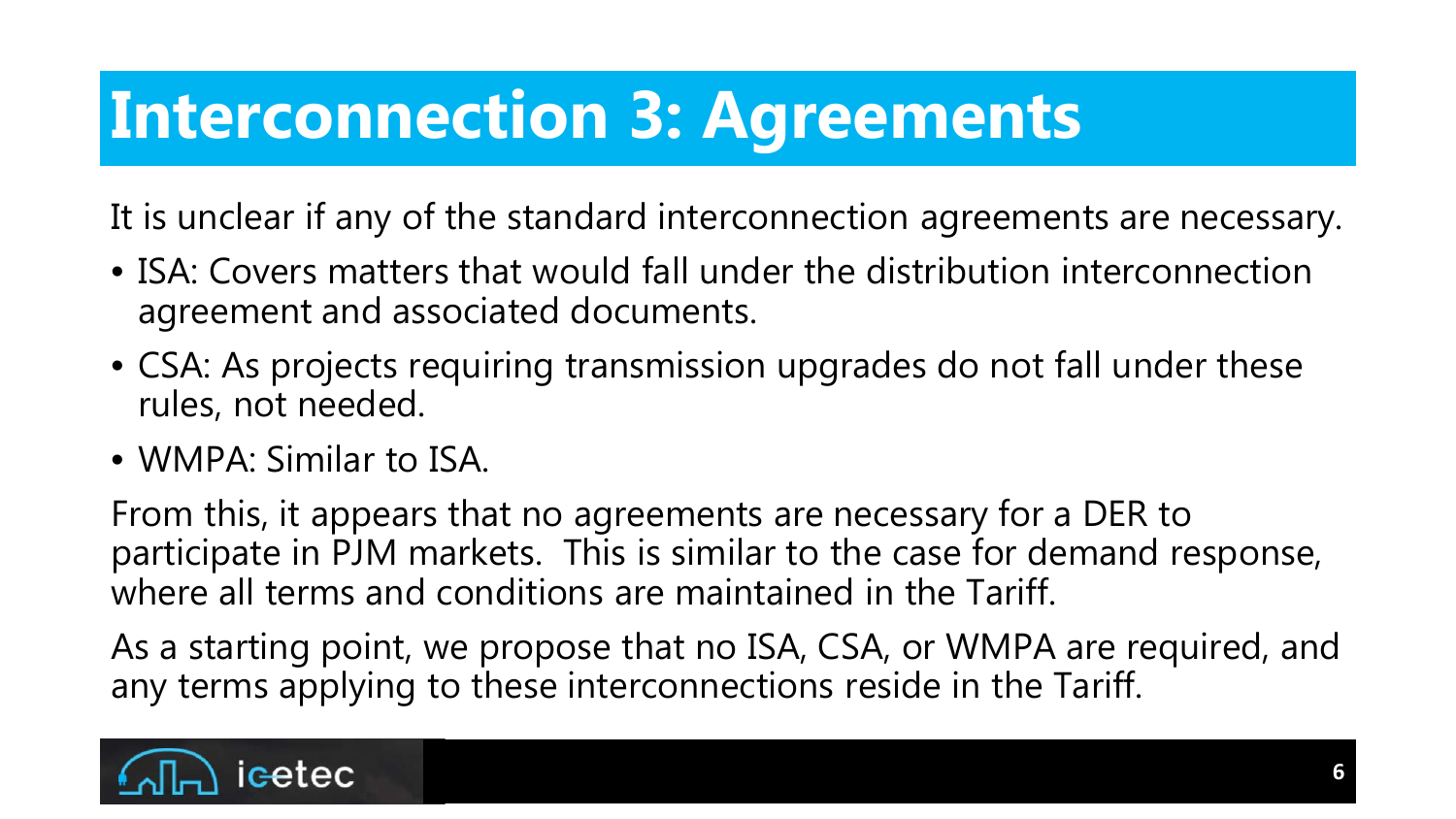#### **Post-Interconnection Activities**

- If a facility at the site is registered in GATS, a courtesy copy of the DER Application is sent to the governing authority for the attributes the site receives. That authority does not approve or reject the interconnection application, but may review eligibly for attributes based on the new information.
- Once DER Application is approved, site registers with PJM as "Injection Approved DR" and follows DR procedures from then on. This includes aggregation.
- EDC reviews just as other DR registrations, but may also:
	- If EDC has not received a distribution interconnection application, reject.
	- If distribution interconnection underway, registration placed on hold.
	- If a QF will sell energy to PJM, EDC must cease purchase of power and approve application.
	- If a net-metered or other facility will sell energy to PJM, EDC should remove facility from any retail rate that would result in double counting and approve application.

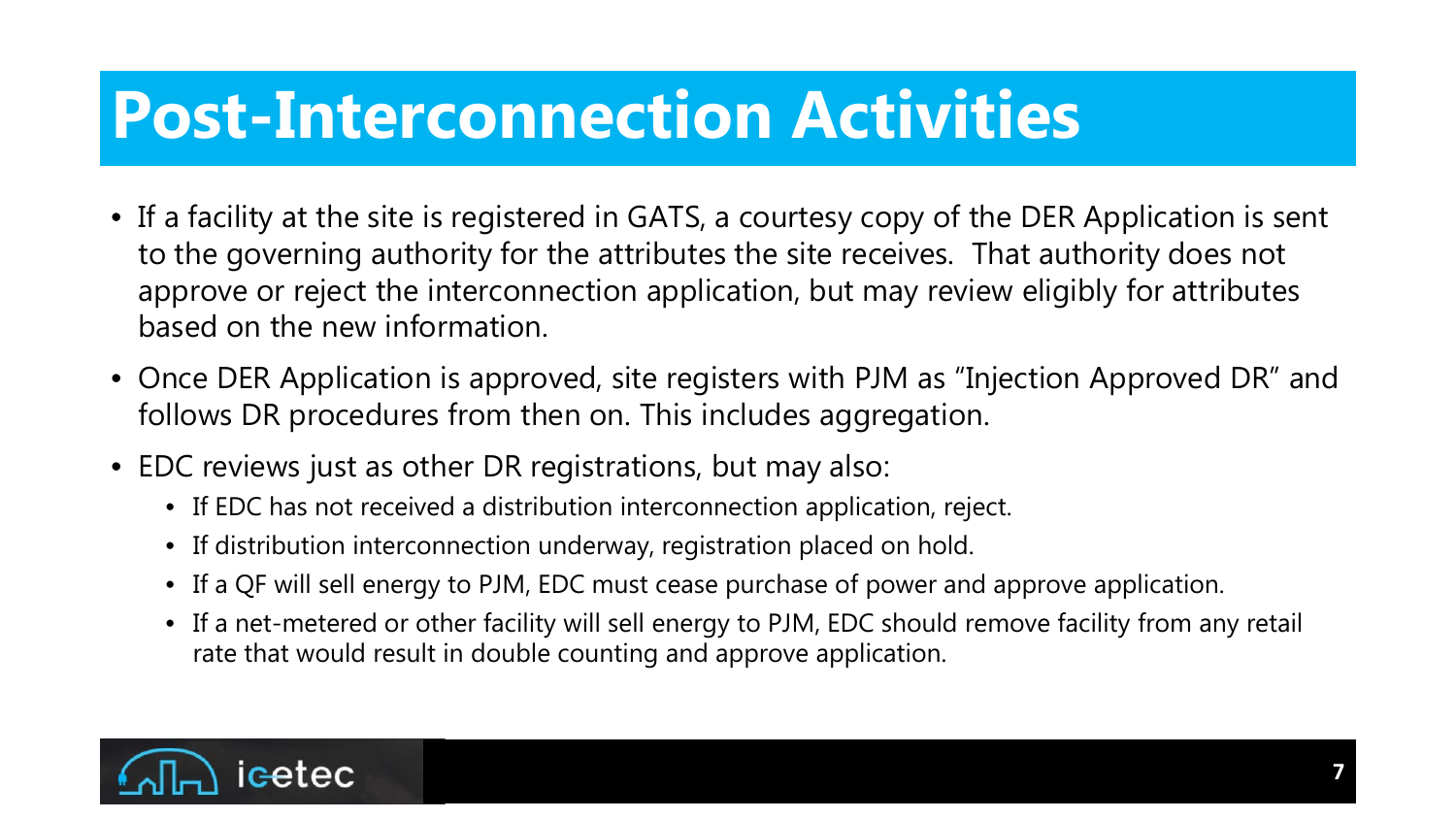# **Metering**

- Any EDC metering requirements as set by their distribution interconnection tariffs.
- EDCs may not impose additional requirements based on a site's decision to participate in wholesale markets.
- PJM metering requirements follow existing DR rules
	- Generally meter at retail billing point, with an exception for regulation.
	- Meter resolution and telemetry depend on market.
- Behind the meter systems greater than 10MW may require telemetry as per existing PJM rules.